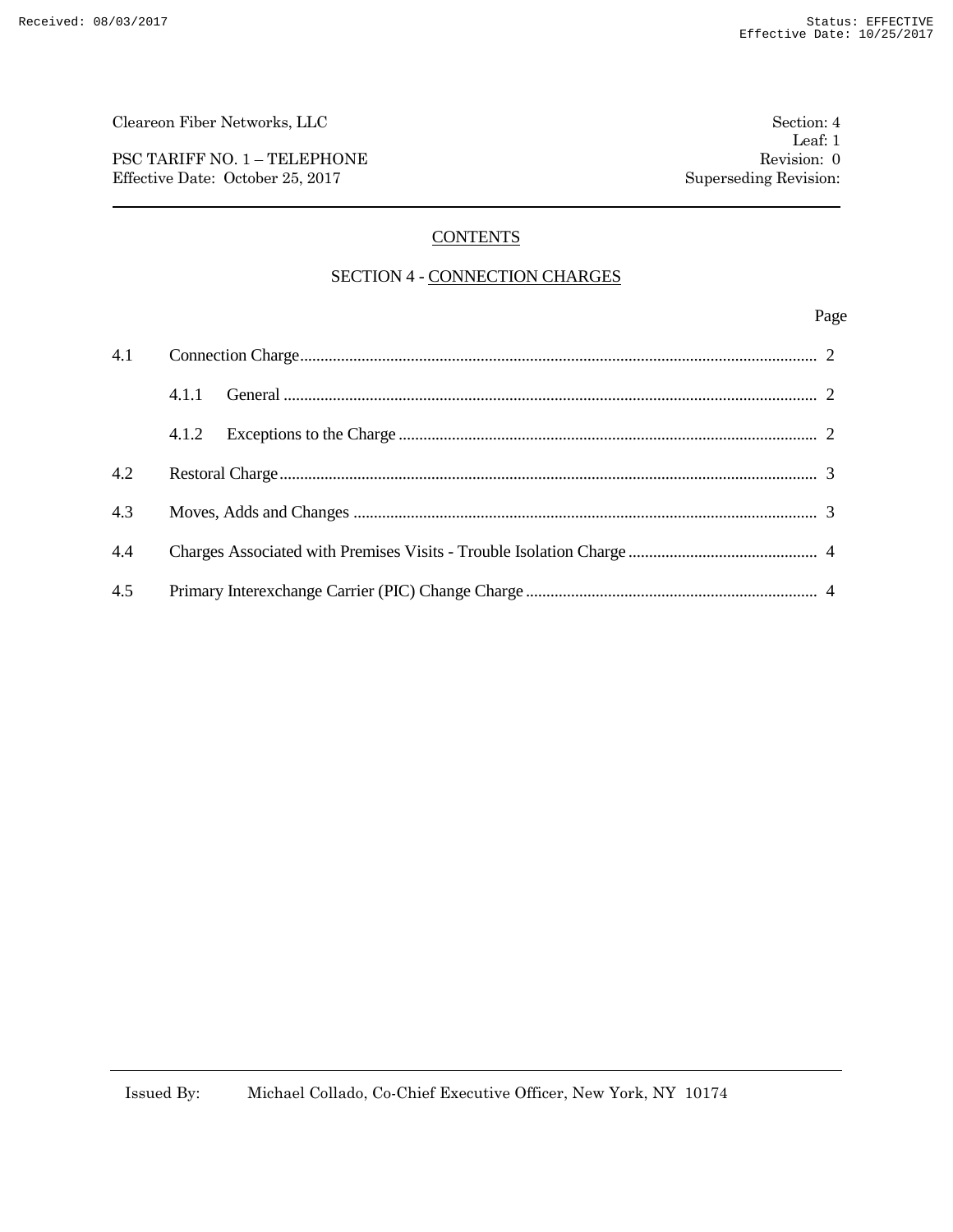PSC TARIFF NO. 1 – TELEPHONE Revision: 0 Effective Date: October 25, 2017 Superseding Revision:

Leaf: 2

## SECTION 4 - CONNECTION CHARGES

#### 4.1 CONNECTION CHARGE

4.1.1 General

The Connection Charge is a nonrecurring charge which applies to the following: (a) the installation of a new service; (b) the transfer of an existing service to a different location; (c) a change from one class of service to another at the same or a different location; or (d) restoral of service after suspension or termination for nonpayment. Connection Charges are listed with each service to which they apply.

- 4.1.2 Exceptions to the Charge
	- a. No charge applies for a change to a service for which a lower monthly rate applies, made within 90 days after any general rate increase, if a lower grade of service is offered in the customer's exchange.
	- b. No charge applies for one change in the class of residence service, provided that the change is ordered within 90 days of the initial connection of the customer's exchange service.
	- c. The Company may from time to time waive or reduce the charge as part of a promotion. See Section 5.2.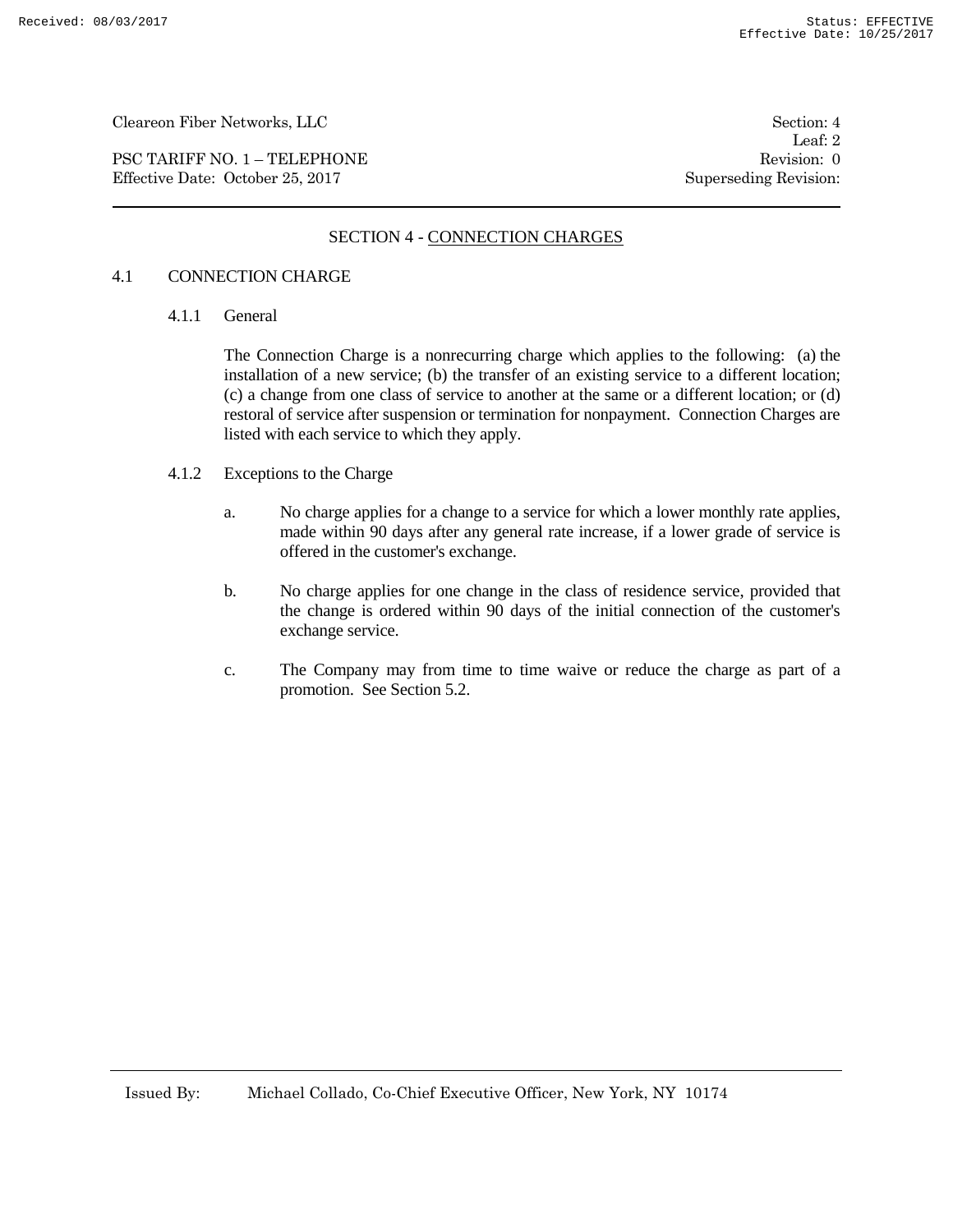PSC TARIFF NO. 1 – TELEPHONE Revision: 0<br>
Effective Date: October 25, 2017 Superseding Revision: 0 Effective Date: October 25, 2017

Leaf: 3

### SECTION 4 - CONNECTION CHARGES (cont'd)

### 4.2 RESTORAL CHARGE

A restoral charge applies each time a service is reconnected after suspension or termination for nonpayment but before cancellation of the service, as deemed in Section l of this Tariff.

| Minimum: | <b>Business</b><br>\$5.00 |
|----------|---------------------------|
| Maximum: | \$250.00                  |

#### 4.3 MOVES, ADDS AND CHANGES

The Company alone may make changes in the location of its lines and equipment. When it is found that a move or change of such lines or equipment has been made by others, the Connection Charge for the underlying service will apply as if the work had been done by the Company.

The customer will be assessed a charge for any move, add or change of a Company service. Move, Add and Change are defined as follows:

- Move: The disconnection of existing equipment at one location and reconnection of the same equipment at a new location in the same building or in a different building on the same premises.
- Add: The addition of a vertical service to existing equipment and/or service at one location.
- Change:Change including rearrangement or reclassification of existing service at the same location.

| Business Charge per: | Move     | <u>Add</u> | Change   |
|----------------------|----------|------------|----------|
| Minimum:             | \$5.00   | \$5.00     | \$5.00   |
| Maximum:             | \$250.00 | \$250.00   | \$250.00 |